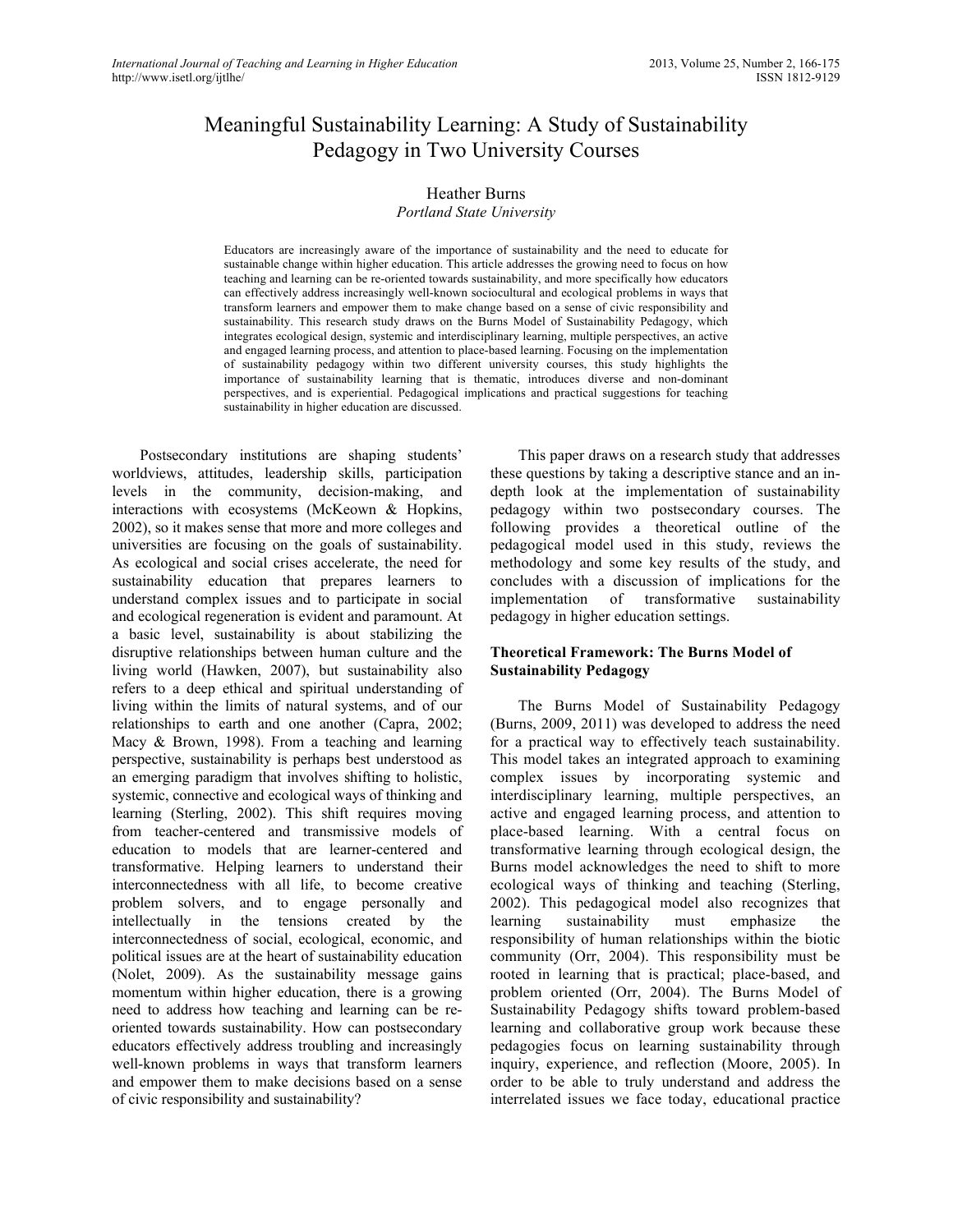must both develop and embody the practice of sustainability.

The Burns Model of Sustainability Pedagogy has five dimensions, each of which is rooted in learning theory (see Figure 1). First, this model emphasizes *Content* that is thematic, multidisciplinary, and cocreated. The content dimension is rooted in systems theory (Capra, 2002; Meadows, 2008) and social constructivism (Ernest 1993; Philips, 2004; Vygotzky, 1978). Second, the design includes *Perspectives* that are diverse and critically question dominant paradigms and practices. The dimension is grounded in critical theory and critical pedagogy (Freire, 1970; hooks,1994). Third, the model incorporates a *Process* that is participatory, experiential, and relational. This dimension relies primarily on experiential learning theory (Dewey, 1938; Kolb, 1984). Fourth, the model includes a *Context* that is place-based, with its foundation in place-based learning theory and situated experiential learning theory (Fenwick, 2001; Orr 2004; Sobel, 2004). Fifth, the Burns Model of Sustainability Pedagogy emphasizes an ecological *Design* for the purpose of transformational learning (Baumgartner, 2001; Mezirow, 2000). The Burns Model of Sustainability Pedagogy holds multiple goals for learners. It seeks to: (a) increase learners' systemic/thematic understanding of the relationships between complex sustainability issues (*Content*); (b) provide learners with opportunities to think critically about dominant paradigms, practices and power relationships and consider complex ecological and social issues from diverse perspectives (*Perspectives*); (c) enhance learners' civic responsibility and intentions to work toward sustainability through active participation, experience, and through relationships with other learners (*Process*); (d) increase learners' understanding of and connection with the geographical place and the community in which they live (*Context*); and (e) utilize an ecological course design process that intertwines the other four dimensions to create transformational learning experiences (*Design*).

Figure 1 *The Burns Model of Sustainability Pedagogy and Learning Theories*



**Organic Nature of Classrooms, Communities and Campuses**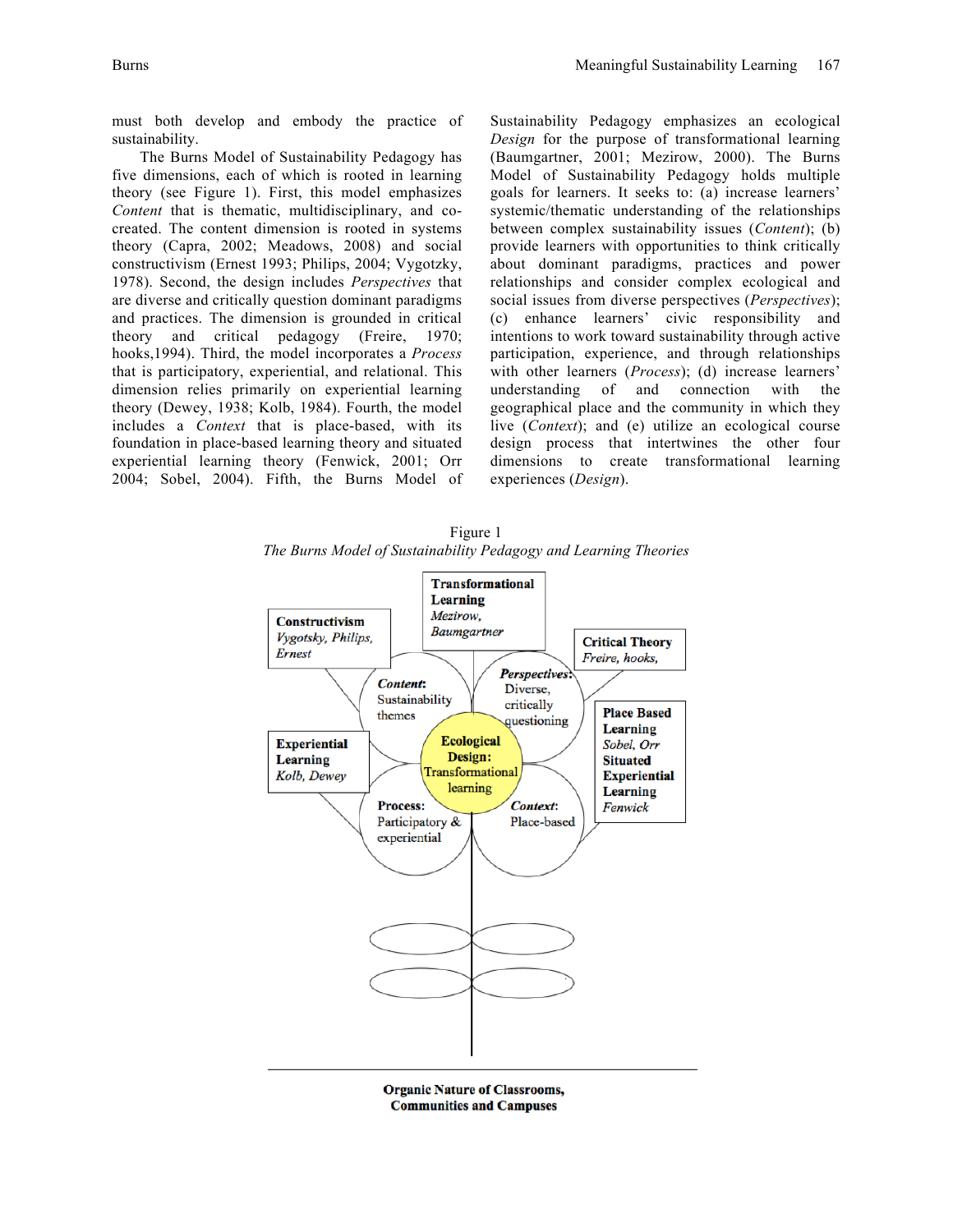Ecological design lies at the heart of this model, which according to Hemenway (2000), includes five basic steps: (1) observation, (2) visioning, (3) planning, (4) development, and (5) implementation. These steps are not necessarily linear, however, and any steps can be revisited throughout the process of designing and implementing a postsecondary course. Ecological design focuses on mimicking patterns and relationships in nature (Holmgren, 2002) and when applied to the context of teaching, ecological principles can be valuable guides that can show us how to create social and cultural systems that are resilient and sustainable (Capra, 2002). An ecological course design process applies the lessons of key ecological principles at every design step. Some of these ecological patterns and processes include: networks, nested systems, cycles, flows, adaptation, and dynamic balance (Center for Ecoliteracy, 2012).

The following provides a description of a research study that focused on how the Burns Model of Sustainability Pedagogy could be used to design and teach sustainability in two very different university courses.

### **Research Questions**

The purpose of this study, which was my dissertation research, was to describe and explain how students responded to the Burns Model of Sustainability Pedagogy when it was used to design and implement two university courses. I wanted to know: Is the Burns Model of Sustainability Pedagogy a viable approach for teaching sustainability? While the study examined each dimension of the Burns model, this paper looks specifically at the following subquestions which are connected to the Content and Perspectives dimensions of the model: (1) How do learners come to understand sustainability issues? and (2) How do learners think about dominant paradigms, practices and power relationships, and consider complex sustainability issues from diverse perspectives?

### **Methodology**

This study took a descriptive stance and an indepth look at the implementation of the Burns Model of Sustainability Pedagogy within two postsecondary courses. The two courses were chosen because they were courses that I taught. This study used mixed methods and an insider approach to data collection.

### **Research Sites and Course Design**

The two courses that I studied were: Pollution Carries No Passport: Sustainability in the US-Mexico Border Region (the border course), a 4-credit course offered at Portland State University, and College Writing, a 3-credit course offered at the University of Portland. Studying the Burns model within two courses provided some comparison and contrast since the courses are from different disciplines, Social Science and English, are offered at two different types of postsecondary institutions, public and private, and are courses taken at different levels of college, approximately third year and first year. Both courses were specifically redesigned for this study using an ecological design process and the dimensions of the Burns model.

The border course is an 11-week course taught once a year that explores sustainability issues in the US-Mexico border region. I taught this course with a co-instructor and for this study we re-designed the course together. The course included classroom sessions as well as a five day immersion experience that takes place in the twin towns of Nogales, Senora (Mexico) and Nogales, Arizona where multinational factories, a free trade zone and a major border crossing provide a rich setting in which to explore topics of global sustainability. This immersion trip was organized and facilitated by the nonprofit organization BorderLinks, a bi-national organization with centers in both Tucson Arizona and Nogales Mexico. During the border trip, students explored sustainability topics on both sides of the border—Including food systems, alternative technology, financing, immigration, and resource management—to get first-hand information on the economic and ecological implications of sustainability within the broader context of global trade. During the trip, learners participated in homestays with working class Mexican families, and stayed at a migrant shelter, and visited an Arizona community committed to sustainable living. The assignments for this course included two reflective writing assignments related to sustainability and reading on weekly themes related to the border region such as the history of economic globalization in Mexico, US-Mexico immigration history, environmental sustainability and public health, and language, culture and gender issues. Students also completed a community based learning project in which they participated in a community activity related to immigration issues in their home community, and wrote a reflection paper about this experience. The major assignment in the course was a research paper in which students focused on one aspect of sustainability in the US-Mexico border region (of their choice) and incorporated both research and experience gained from the border trip. This course is considered a short-term study abroad course, and is a general education course that has a clear and stated focus on sustainability.

The college writing course is a 15-week course taught every semester at the University of Portland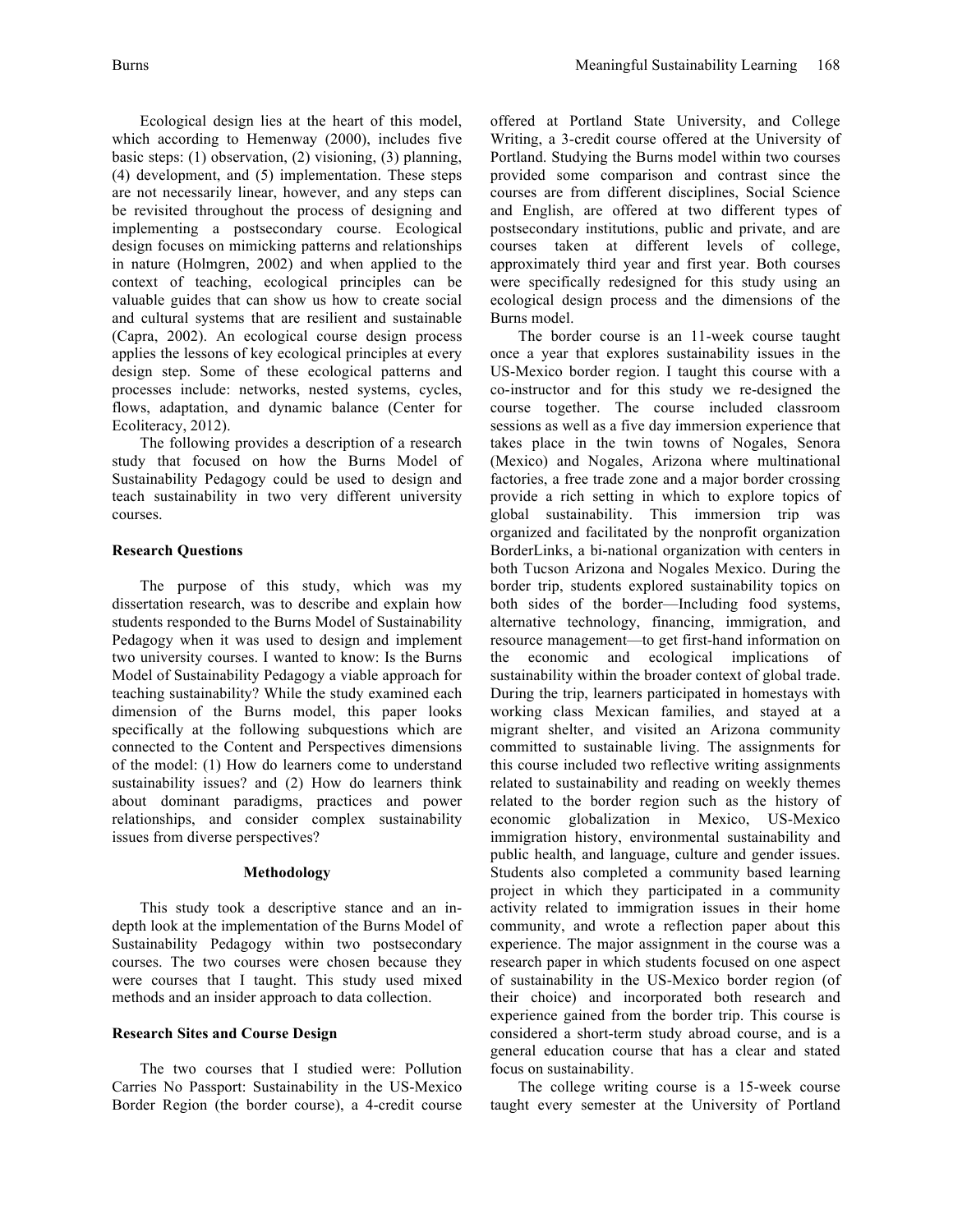(UP) that focuses on the development of writing skills. This course has no stated connection to learning sustainability and thus provided an example of how sustainability pedagogy can be implemented within a skills-based disciplinary course. The University of Portland is a small, private, catholic university. I redesigned the syllabus for this course around the sustainability theme "sustainable local food systems." This course includes several major writing assignments including an expository essay, an interpretive analysis essay, a research-based argument essay, and a personal reflection final essay. All these assignments were related to the course theme. Other assignments included weekly reading, journal entries based on readings in the book *Animal Vegetable Miracle* (Kingsolver, Hopp, & Kingsolver, 2007) and two mini essays. Weekly discussion sessions led by students, guest speakers, and field trips were incorporated into this course, in order to provide contextual and experiential learning about sustainable local food systems. For example, the class visited the campus Student Led Unity Garden (SLUG) for a tour and a discussion with the president of this student group. The class also visited New Seasons Market, a local grocery store that promotes the importance of local and sustainable foods, and conducted an experiential food security activity on site. One assignment also required students to visit a local farmer's market and write about the experience. A variety of guest speakers were invited to speak about innovative projects related to local community food systems.

# **Research Participants**

There were 12 student participants in the border course, eight of whom were women. These participants ranged in aged from 20- to 30-years-old, and all were full time students. The majority of students were Caucasian

(10) and eight different majors were represented in the class. All students lived off campus, commuting to school and in most cases working 20 hours or more per week while in school. Most students had work and travel experience before they came to college. In the college writing course there were also 12 students, nine of whom were women. A total of nine students were in their first semester of college as at the University of Portland. The students ranged in age from 17 to19 years of age. The majority of these students were Caucasian (eight) and most were nursing majors (eight). All but one of these students lived on campus, and only four of these students worked while in school. All but one student had come straight to college from high school. All names included in this article are pseudonyms.

# **Data Collection and Analysis**

The data collection required a number of strategies, which varied for each dimension of the Burns Model of Sustainability Pedagogy and for each course. For each of the five dimensions of the model, I identified a benchmark definition, and several data collection strategies for each course. Data collection included student reflective writing, pre and post concept maps, assignments, pre and post surveys, focus group interviews, co-instructor interview, researcher notes, researcher journal, and lesson plans. The data collected for this study are both qualitative and quantitative. However, because of the small number of participants and the descriptive nature of this research, the qualitative data has more potential to provide the thick description necessary to deeply understand the connections between the Burns Model of Sustainability Pedagogy and student learning. Table 1 provides an overview of the primary data collection strategies used for the Content and Perspectives dimension of the study.

| Overview of Data Collection Strategies |                                      |    |                             |    |                            |
|----------------------------------------|--------------------------------------|----|-----------------------------|----|----------------------------|
|                                        |                                      |    | Border course data          |    | College Writing data       |
| Dimension                              | Benchmark definition                 |    | collection strategy         |    | collection strategy        |
| Content                                | Learners will create a new           | Ι. | Pre and post reflective     | 1. | Pre and post brainstorm    |
|                                        | understanding of sustainability      |    | writing. Reflective writing |    | list and concept map.      |
|                                        | that reflects multiple, interrelated |    | on the comparison of pre    |    | Reflective writing on the  |
|                                        | dimensions                           |    | and post                    |    | comparison of pre and      |
|                                        |                                      | 2. | Post-course focus group     |    | post                       |
|                                        |                                      | 3. | Pre and post student self-  | 2. | Post-course focus group    |
|                                        |                                      |    | reported knowledge          | 3. | Pre and post student self- |
|                                        |                                      |    | survey                      |    | reported knowledge survey  |
| Perspectives                           | Learners will have the opportunity   | 1. | Reflective writing          |    | Reflective writing         |
|                                        | to critique the underlying causes of |    | assignment                  |    | assignment                 |
|                                        | complex problems based on            | 2. | Post course survey on       | 2. | Post course survey on      |
|                                        | comparing and contrasting diverse    |    | teaching and learning       |    | teaching and learning      |
|                                        | perspectives                         |    | techniques                  |    | techniques                 |

Table 1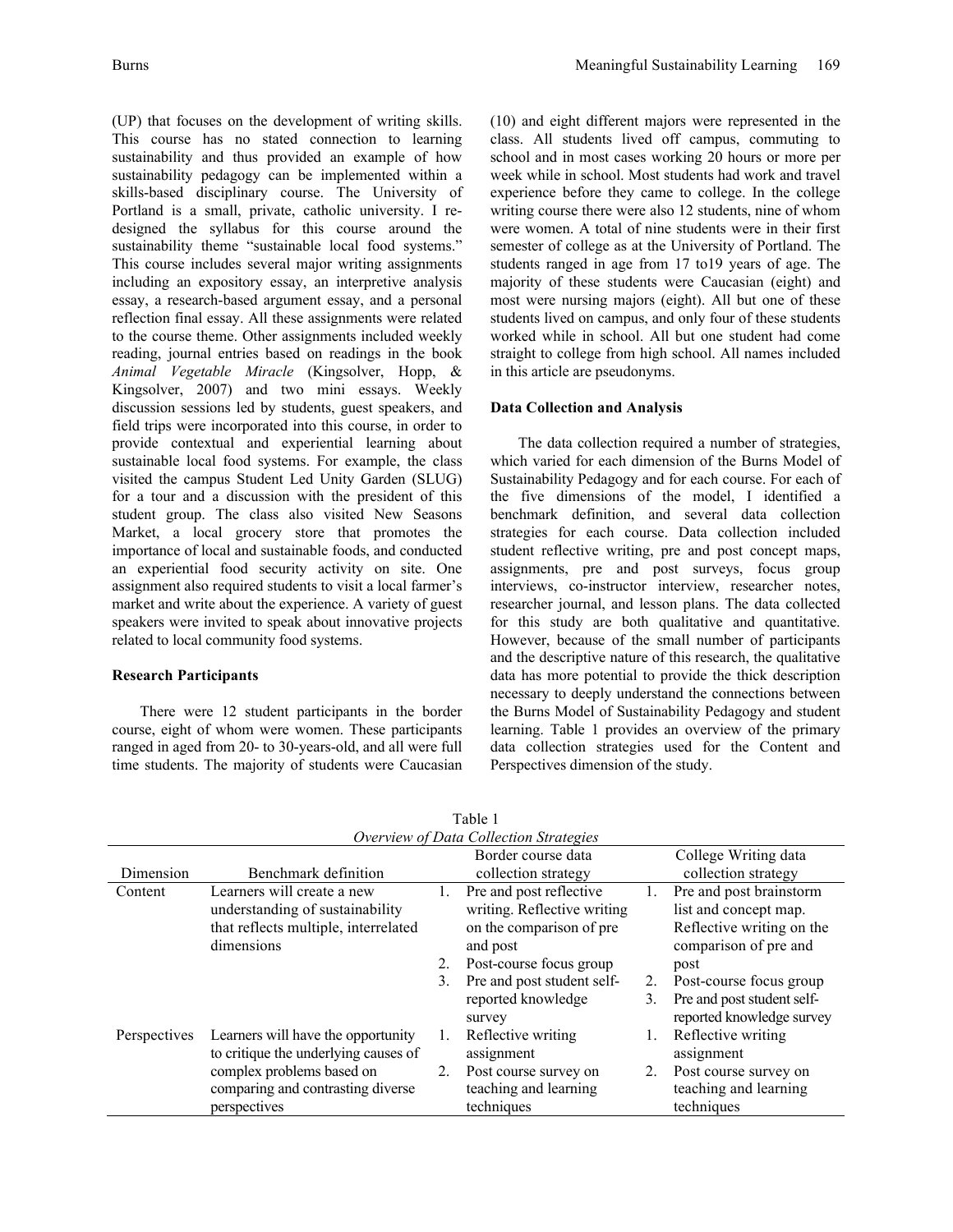I collected and coded data on an ongoing basis, using the constant comparative method of analysis in order to continually review existing data and compare and categorize new data based on the coding of that data (Glaser & Strauss, 1967). As categories and theories emerged from the data in which they were grounded, I wrote researcher memos about this process to capture analytic thinking and insight (Maxwell, 2005).

#### **Results**

# **Content Dimension: How Do Learners Come to Understand Sustainability Issues?**

Through this study it became clear that students created a new understanding of sustainability that reflected multiple yet interrelated dimensions. Specifically, learners came to understand sustainability holistically and more concretely (border course) and multi-dimensionally (college writing).

**Understanding sustainability holistically and concretely.** In the border course students reported that their understanding of sustainability changed as a result of this course and they began to understand sustainability differently than they had before, with new dimensions. Students came to understand sustainability more holistically and concretely, primarily through their experience in the border region and the examples they encountered of people and organizations that are working for sustainability. In the end of course reflection assignment Alexis wrote, "My understanding of sustainability changed to include more diverse, human centered systems like business, living situations, and food. I also gained many more concrete examples of what sustainability can actually look like." On the same assignment Jessica wrote, "Sustainability is such a bumper sticker slogan; it was difficult at first to think of it in a concrete and perceivable way. Now, I understand sustainability as more solid and understandable."

In their reflection assignments, almost all students noted specific examples of people they had met or experiences they had had at the border in describing their understanding of sustainability, showing the importance of this experiential learning approach to their overall understanding of sustainability. Emily wrote,

I feel that in absorbing the information, beliefs, perspectives and stories of people we met in the border region, I view sustainability as the conscience maintenance of the web of life, human and environmental, for today and for the sake of the future.

During the focus group interview, students noted that their concepts of sustainability changed from being more focused on environmental aspects such as

recycling or organic farming, to encompassing a larger systemic view of sustainability.

On the last day of class students did a reflective writing exercise, comparing their pre and post reflective writing about sustainable communities. Several students expressed that what changed for them was not so much their understanding of sustainability, but that they "believe in it more" or that "the words have more meaning." This was likely due to their trip to the border region, in which they experienced first hand real people and organizations who were addressing sustainability challenges in their day to day lives.

In my co-instructor interview, she also expressed her opinion that the meaning of sustainability had changed for students in this course. Jennifer noted,

I think that by the end of the course they really got it, that sustainability is much more than environmental sustainability and were able to see that it has to do with culture and social networks, economic issues, political issues. So they saw from a much broader perspective no doubt about that. And they saw how those pieces are linked. So rather than just isolating one aspect of sustainability, by the end of the term they could see that sustainability is much more complex and that those areas are related (interview 4-11-09).

Students grappled with how to make sense of learning sustainability through complicated issues such as poverty and immigration policy. However, by the end of the course, the complex and sometimes confusing experiential and thematic learning process contributed to a more holistic and concrete understanding of sustainability content. In the post reflective writing, David wrote,

I have a more clear understanding of how the themes of sustainability are actually interconnected with each other, my life, as well as the lives of those living in the border regions . . . the issues of sustainability are textured and complex.

Paradoxically, students came to understand sustainability as more complicated then they had imagined and this created a more concrete understanding in and belief in sustainability. Experiential learning was key to this new understanding of sustainability.

**Understanding sustainability as multidimensional.** In the College Writing course, students also came to understand sustainability as more multidimensional and interrelated than they had previously thought and in relationship to the course theme, local community food systems. In the personal reflection essay Emilia wrote, "I not only learned about academic writing, . . . I also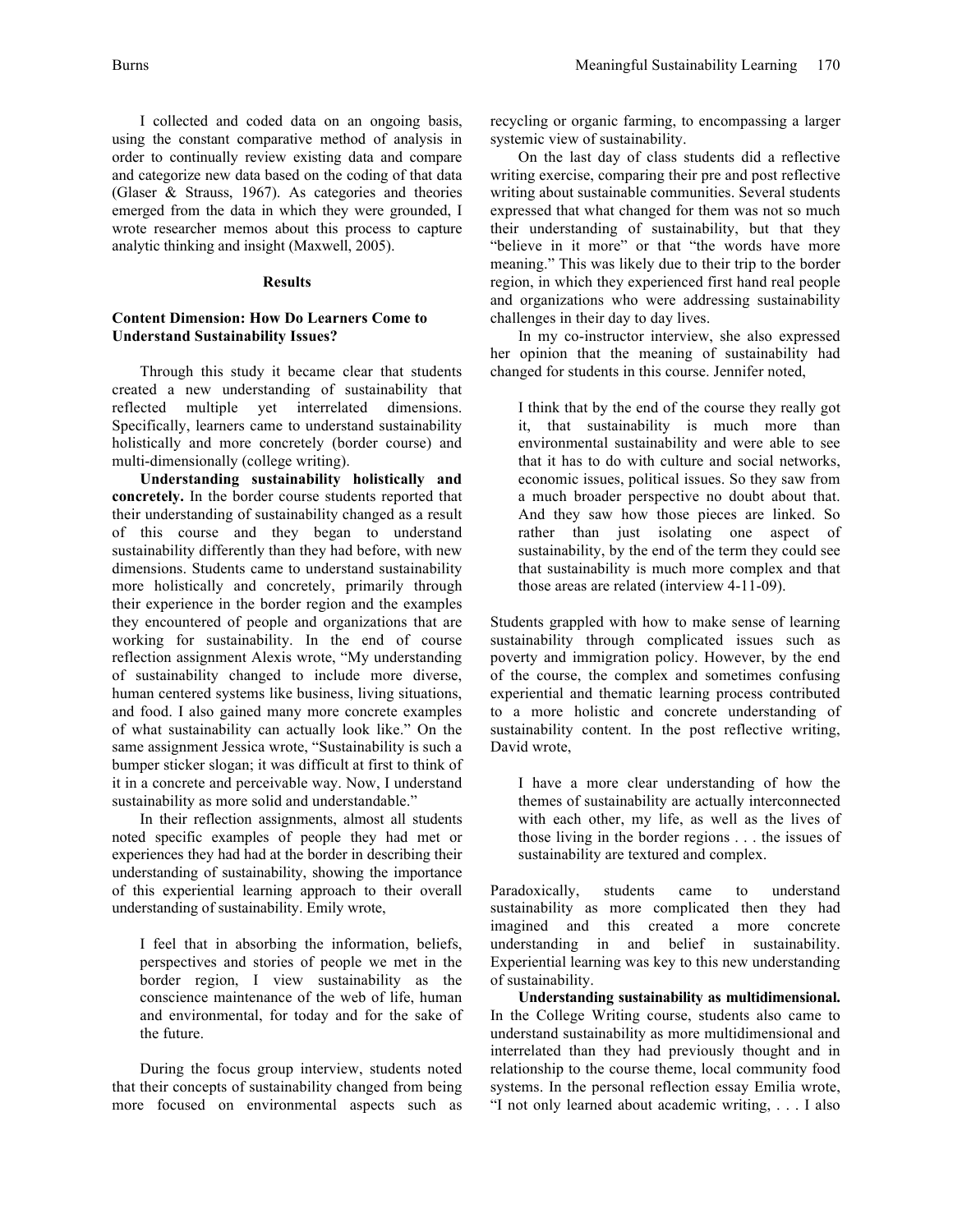learned about a very important topic, sustainability. Sustainability is interlinked with every problem." Katrina wrote, "I learned that sustainable food systems are also about being supportive of the economy, environment, social and nutritional well-being of others with concern and moral values toward the earth, workers, and food." In the focus group interview, I asked students how their concepts of sustainability had changed over 16 weeks. Jill commented,

Now I realize it seeps into everything . . . it is part of all aspects of society, even though the parts that are presented by the media mostly have to do with food and energy. It's a bigger concept than I thought it was.

In addition, comparisons of the pre and post student knowledge survey show an increased understanding of sustainability topics in every area, especially in the areas of food miles, community food security and sustainable local food systems. This data is represented in Table 2.

Students expressed that they arrived at this increased and multidimensional understanding of sustainability through the guest speakers they met, the field trips they participated in, the farmers' markets they visited, the local organizations they researched and wrote about, and the text that we read, all of which were related to our course theme. Learning sustainability content thematically in this skills-based course provided a new understanding of sustainability as multidimensional. Experiential learning and learning from a variety of perspectives was essential to this new interpretation of sustainability.

# **Perspectives Dimension: How Do Learners Think About Dominant Paradigms, Practices and Power Relationships and Consider Complex Sustainability Issues from Diverse Perspectives?**

What emerged from the data in the border course was the importance of being exposed to a variety of perspectives at the border and from each other and in particular, hopeful perspectives. In the college writing course, learning from community perspectives was a key way that students came to understand complex sustainability issues and considered alternatives to dominant norms.

**Learning sustainability from perspectives at the border and each other.** Learning from a variety of perspectives in the border region helped students understand issues of power and privilege and critique dominant paradigms and practices. Based on her experience at the border, Isabel wrote in her end of course reflection assignment about how various visits, such as a visit with a sustainable rancher, and a visit to a sustainable community shattered her stereotypical viewpoint of sustainability, and it became "more inclusive of other ideas and perspectives." Emily wrote about how her experience in the border changed her perception of justice. She notes,

I feel that I will not be able to live my life with suspended emotion and apathy toward people and places which support my way of life. . . . I view myself as connected to the people of the border region, aware of their plight and striving to find ways . . . to work for justice and equity.

In addition to learning from the perspectives of those in the border region, students also leaned a great deal from the perspectives of one another. Group activities in class and group reflections at the border region were important in that students listened to one another, and gained new perspectives from each other**.**  Having a chance to reflect on a variety of perspectives in a trusting group setting was very important. In her course reflection, Emily wrote about the group reflection process saying,

I can honestly say that I have never known the power of group reflection until this trip . . . talking in a circle, listening to one another and sharing our frustrations, observations, emotions and things we found hopeful and inspiring was a tremendous help for me. The reflections offered insight, individual perspective and support.

As evidenced in Table 3, students reported that they learned almost as much from each other and large group discussions, as they did from the overall trip to the border. Creating opportunities for relationship building with one another was clearly central to this pedagogical dimension, and provided a safe space for students to consider dominant practices, paradigms, and power relationships.

**Gaining hopeful perspectives.** Students also noted that being exposed to various perspectives helped them to feel hopeful and inspired to make change. In her end of course reflection assignment, Emily wrote that she was

inspired by Suzanna and Nick's garden project at BorderLinks, and Michelle and Amanda's work at the [Tucson] food bank to grow vegetables . . . our visit to Just Coffee has sparked my awareness about fair trade and our conversation with Duncan concerning sustainable ranching practices was enlightening.

In my research journal I wrote about our visit to the sustainable community Cascabel: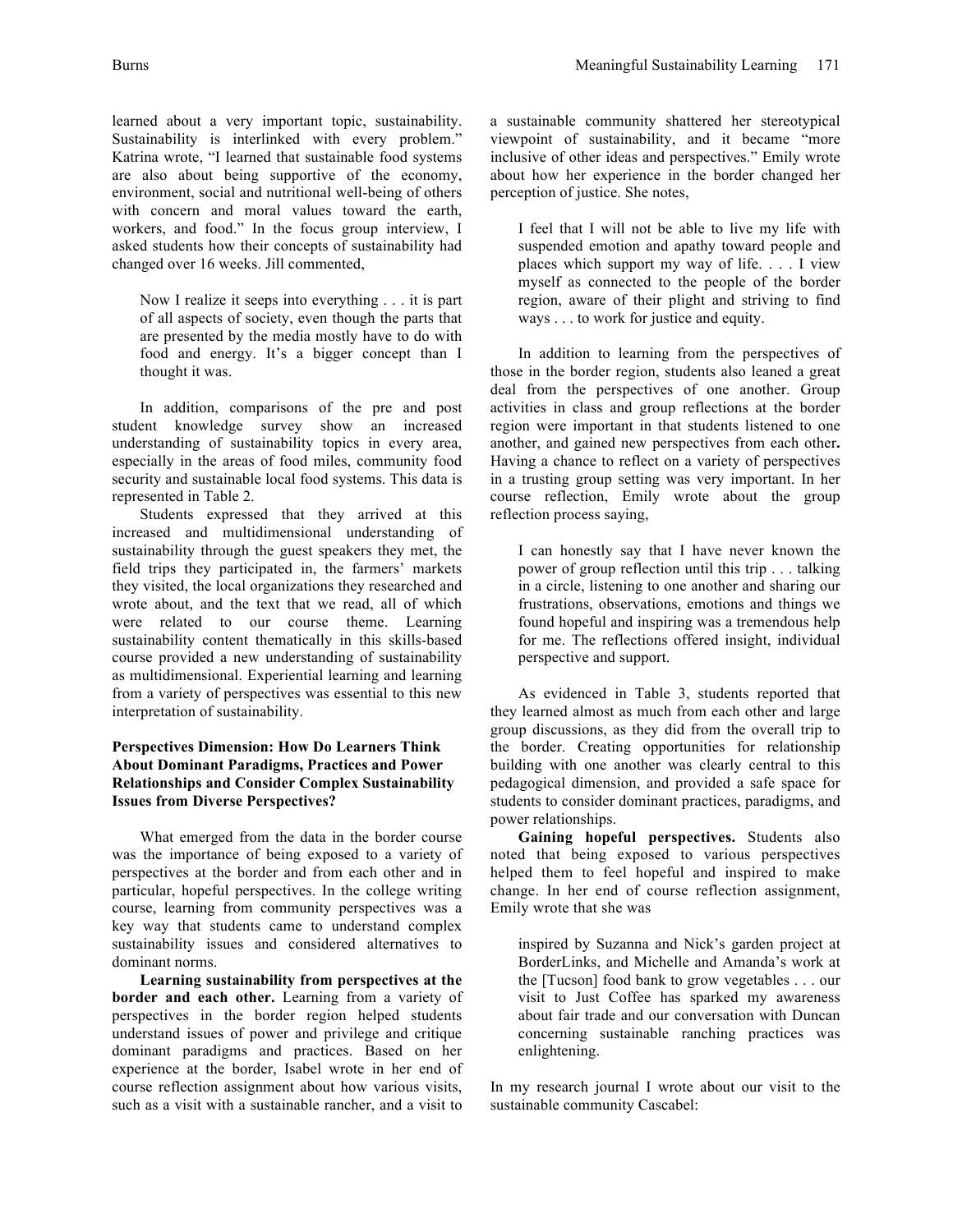| Comparisons: Pre and Post Student Self-reported Knowledge Survey, College Writing |                  |                   |                |  |
|-----------------------------------------------------------------------------------|------------------|-------------------|----------------|--|
|                                                                                   | Pre course score | Post course score |                |  |
| Topics                                                                            | M                | M                 | Score increase |  |
| Sustainability                                                                    | 2.25             | 3.91              | 1.66           |  |
| Local Sustainable Food Systems                                                    | 1.75             | 4                 | 2.25           |  |
| Global Food Systems                                                               | 1.83             | 3.91              | 2.08           |  |
| Local Economies                                                                   | 2.25             | 3.35              | 1.1            |  |
| Food miles                                                                        | 1.16             | 3.75              | 2.59           |  |
| <b>Community Food Security</b>                                                    | 1.25             | 3.75              | 2.5            |  |
| The Writing Process                                                               | 3.33             | 4.08              | .75            |  |
| Writing about Complex Issues                                                      | 2.83             | 3.91              | 1.08           |  |

Table 2 *Comparisons: Pre and Post Student Self-reported Knowledge Survey, College Writing*

*Note*. Survey scale:  $5 = a$  *lot*,  $4 = adequate$  *amount*,  $3 = some$ ,  $2 = a$  *little*,  $1 = none$ .  $n = 12$ 

| Table 3                                                                                                                                                                                                                                                        |
|----------------------------------------------------------------------------------------------------------------------------------------------------------------------------------------------------------------------------------------------------------------|
| How Much was Learned from the Following Teaching and Learning Techniques:                                                                                                                                                                                      |
| $D_{1}$ $A_{2}$ $C_{3}$ $C_{4}$ $D_{5}$ $D_{6}$ $D_{7}$ $D_{8}$ $D_{1}$ $D_{1}$ $D_{1}$ $D_{2}$ $D_{3}$ $D_{4}$ $D_{5}$ $D_{6}$ $D_{7}$ $D_{8}$ $D_{9}$ $D_{1}$ $D_{1}$ $D_{1}$ $D_{1}$ $D_{1}$ $D_{2}$ $D_{3}$ $D_{4}$ $D_{5}$ $D_{6}$ $D_{7}$ $D_{8}$ $D_{9$ |

| Post Course Survey Results, Border Course |                 |       |  |  |
|-------------------------------------------|-----------------|-------|--|--|
| Teaching/learning technique               | Class score $M$ | SD    |  |  |
| Border Trip                               |                 | --    |  |  |
| Classmates                                | 4.8             | .3892 |  |  |
| Large Group Class Discussions             | 4.5             | .5222 |  |  |
| Participatory Class Activities            | 4.37            | .7723 |  |  |
| Graded Assignments                        | 4.08            | .5149 |  |  |
| <b>Small Group Class Discussion</b>       | 4               | .6030 |  |  |
| Reflective Writing                        | 3.91            | .5149 |  |  |

*Note*. Survey scale:  $5 = a$  *lot*,  $4 = adequate$  *amount*,  $3 = some$ ,  $2 = a$  *little*,  $1 = none$ .  $n = 12$ 

The visit was so good, a sense of hope was instilled, a sense that it can be different . . . harvesting from the community garden, cooking and eating together, hearing how community members seek to live in a way that is right for them, all this inspires others in the process of learning.

Students left the border trip having been exposed to confusing and overwhelming issues, and yet the feeling within the group was one of hopefulness and desire to be a positive force for change. Learning to consider complex sustainability issues from diverse perspectives at the border and within their own group was a way for learners to begin to examine unsustainable dominant structures of power and privilege, and to consider alternatives. From this experiential and participatory approach, students also found hope.

**Learning from community perspectives.** For students in the college writing course, learning from a variety of perspectives, especially in the local community, was very important to their learning. Students noted again and again that the guest speakers, field trips and class discussions were key to their learning, especially as it related to gaining new information about the sustainability theme. In the focus

group interview Jill noted, "I think speakers and class discussions were most beneficial, because we got to see from the outside perspective what actual people in our community are doing." In the post course reflective writing assignment Isabel wrote,

As a result of the speakers, visits and the reading I now know the huge attempts that people in Portland and here at UP are making to further develop a sustainable food system. I know where to find different farmers markets and I have visited some of them myself.

Similarly, Miley wrote, "Thanks to the guest speakers I learned that UP has a local sustainable garden and that most of the food they serve is local." Katrina wrote, "Learning about the Oregon Food Bank and City Garden Farms was interesting, . . . [it was] cool to see what organizations do to contribute to local sustainable food systems."

Hearing the stories and perspective*s* of local people and organizations really stood out for these students, and made learning more interesting and meaningful. As shown in Table 4, students reported these experiences and perspectives to be the most influential in their learning.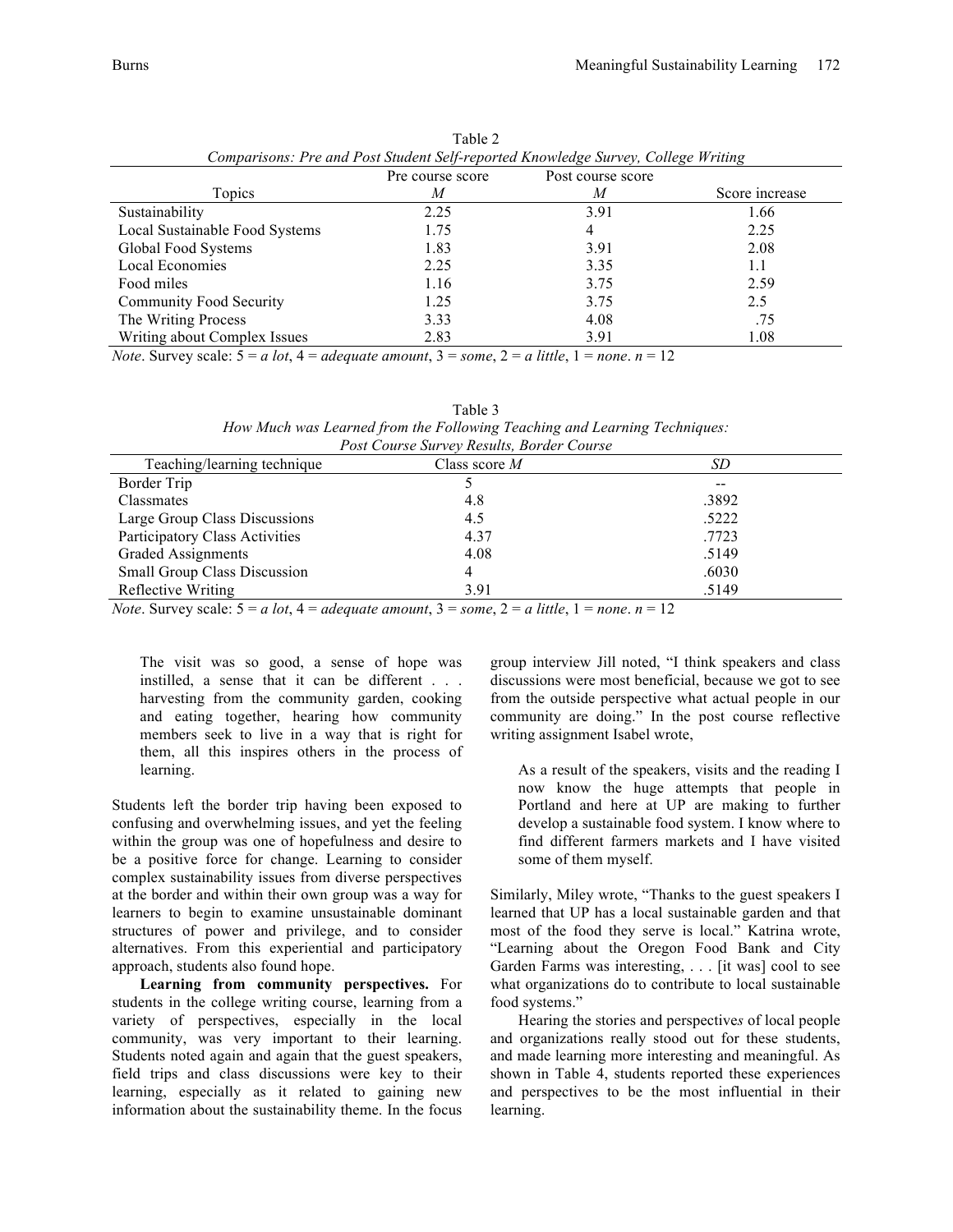|                                                                               | TTO IT TIMES IT WAS ELDNESSED ON THE COMPUTER THEIR COMPUTER OUTLET TO WE STATED THE MINT OF STRONG IT MAY |       |  |  |  |
|-------------------------------------------------------------------------------|------------------------------------------------------------------------------------------------------------|-------|--|--|--|
| Teaching and Learning Techniques: Post Course Survey Results, College Writing |                                                                                                            |       |  |  |  |
| Teaching/learning technique                                                   | Class score $M$                                                                                            | SD.   |  |  |  |
| <b>Guest Speakers</b>                                                         | 4.41                                                                                                       | .6685 |  |  |  |
| <b>Class Discussions</b>                                                      | 4.25                                                                                                       | .6215 |  |  |  |
| Field Trips                                                                   | 4.08                                                                                                       | .7929 |  |  |  |
| Assignments                                                                   | 4.08                                                                                                       | .9003 |  |  |  |
| Journal Writing                                                               | 3.83                                                                                                       | .8348 |  |  |  |
| <b>Participatory Class Activities</b>                                         | 3.75                                                                                                       | .7537 |  |  |  |
|                                                                               |                                                                                                            |       |  |  |  |

Table 4 *How Much was Learned About the course Theme, Sustainable Local Food Systems, from the Following* 

*Note*. Survey scale:  $5 = a$  *lot*,  $4 = adequate$  *amount*,  $3 = some$ ,  $2 = a$  *little*,  $1 = none$ .  $n = 12$ 

Having access to a variety of perspectives gave students a chance to explore a relatively new topic in a number of different ways, and students appreciated this opportunity. Kylie wrote, "the class did not seems to force any specific views, but instead would present a problem or aspect of sustainable local food systems then a multitude of solutions or organizations that focus on that aspect of discussion."

Learning to consider a complex sustainability issue from diverse perspectives was a way for learners to begin to examine unsustainable norms and hidden power structures within our dominant food system, and to consider alternatives. Learning from the community in experiential and participatory ways was also engaging and meaningful to learners.

#### **Discussion: Pedagogical Implications**

In many ways, the results of this study highlight the transformational aspects of the Burns Model of Sustainability Pedagogy. But additionally, learners were impacted by their roles as co-participants in this research project. Their ongoing participation in the research and its explicit focus on teaching and learning gave learners the opportunity to really reflect, not just on what they were learning, but on how they were learning and why. Their insights, reactions, suggestions and willingness to engage and reflect, was imperative as I sought to make sense of the Burns Model of Sustainability Pedagogy in practice. The following pedagogical implications and suggestions emerged from the data results, but it is also important to note that these were the research participants' lived and shared experiences.

# **Importance of Encouragement and Time for Reflection.**

This research indicates that using a sustainability theme (i.e., Local food systems, or transnational borders) can work well to teach sustainability *content* systemically so that learning goes beyond the traditional three-legged stool of sustainability (economics, environment, and society) to encompass more complex systems and to capture the ideas of interrelationships between these systems. By learning deeply about one theme, students start to see the relationships between culture, local ecology, their own families, the money they spend, structures of power, policy formation, economic paradigms, and psychology, to name a few aspects of complex sustainability issues. This shift in perception or paradigm is one aspect of the transformational nature of sustainability pedagogy.

Still, learning thematically was not always an easy or straightforward process for learners. Many times, students expressed frustration or confusion at the complexity of learning sustainability thematically. The importance of opportunities for reflection and encouragement emerged as important themes from this research. Learners needed rest stops along the way in which they could gather what they knew, spread it out, and to see what Sterling (2002) calls the "connections and patterns" (p. 16). Opportunities for reflection about what is being learned is perhaps best done within the learning community, so that students can learn from one another and develop a shared understanding of what sustainability means. Having opportunities for reflection is necessary for learners to be able construct a new understanding of sustainability that is holistic, multidisciplinary, and transformative. This may be accomplished through reflective writing, journaling, and semi-structured group reflection sessions. This study also points to the need for instructors to give learners plenty of encouragement that they can and will learn sustainability content from a thematic focus. A positive and encouraging learning environment, along with assurance that they can succeed can go a long way in assuaging the fears that may accompany learning in a new way or about a new topic.

### **Importance of Multiple Perspectives**

In addition to learning sustainability *content*  systemically, learning from a variety of *perspectives*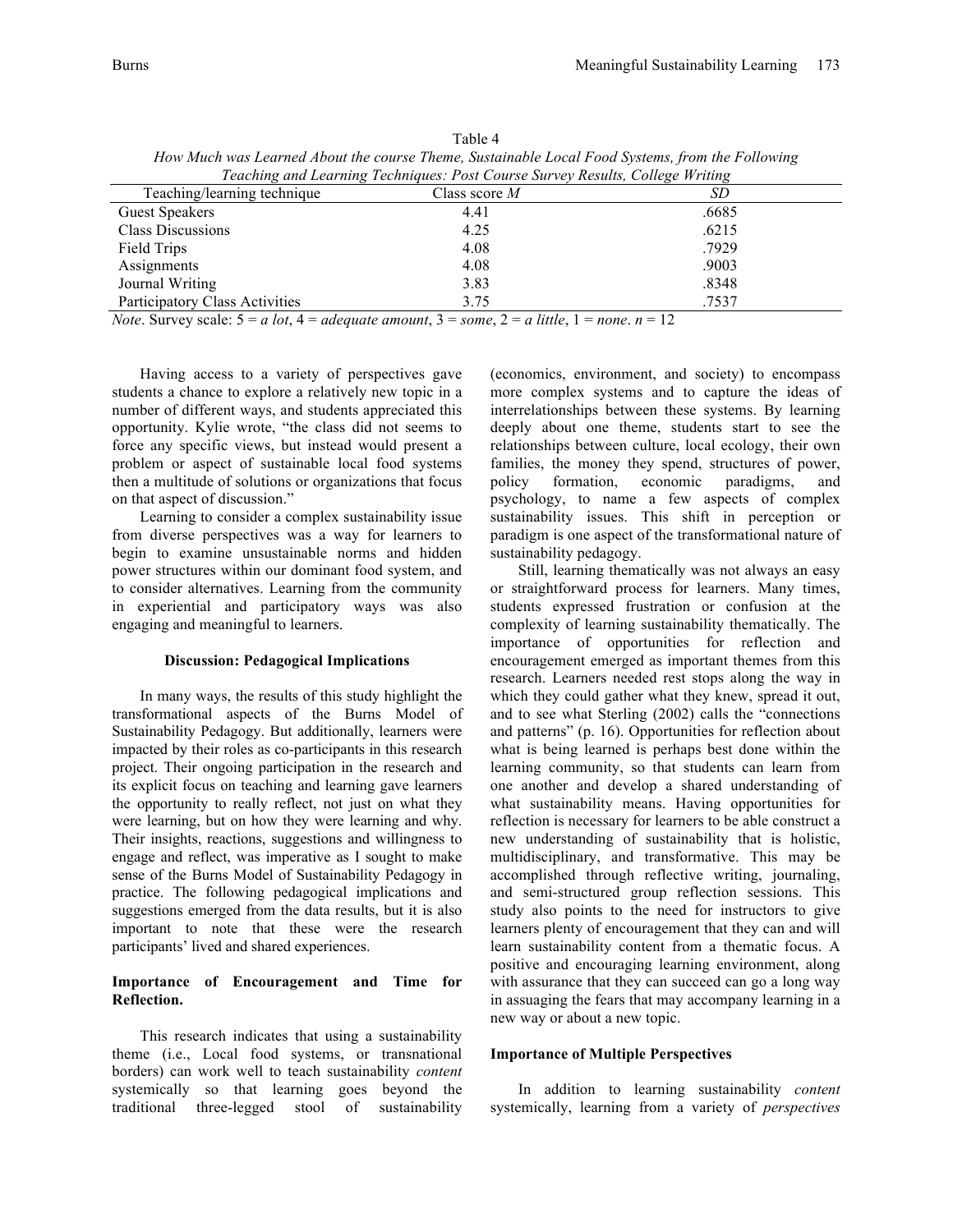proved to deepen students' understanding of sustainability and is another important element of transformational learning. While learning from a variety of perspectives and questioning dominant paradigms and power structures is not unique to the Burns model, it is often left out of sustainability learning. Without having the opportunity to hear from a variety of perspectives, including marginalized ones, learners may not be able to fully understand the implications of sustainability issues and decisions. Without questioning dominant paradigms and power structures, systemic ecological and social injustices may be left out of the dialogue about sustainable solutions*.* In particular, this research shows the importance of incorporating a variety of community perspectives, creating opportunities for students to learn from one another, and providing learners with opportunities to think and reflect critically. Incorporating hopeful perspectives were incredibly important as they gave students a sense of possibility and vision, while learning about challenging sustainability problems. Being exposed to social and ecological degradation can often be demoralizing to students (Kaza, 1999), and providing some examples of positive change or sustainable solutions can be extremely motivating. Incorporating hopeful perspectives also gives learners examples of what they could accomplish in their own lives and communities. This step from learning *about* something to being inspired to *do* something is a key element of sustainability learning that is transformational.

# **Importance of Participation and Relationship Building**

The participatory and experiential process of these sustainability courses created perhaps the most impact on student learning. This may be because a participatory or experiential course is so different from the norm in college teaching and learning. It is known that active pedagogies promote greater abilities to connect abstract concepts to practical applications (Ebert-May & Brewer, 1997; Springer, 1997) as well as knowledge retention and retrieval (Yazedjian & Kolkhorst, 2007), and greater levels of social development, engagement, and general knowledge (Umbach & Wawrzynski, 2005). All of these qualities are important to sustainability learning. However, student participants in this research repeatedly talked about not having had opportunities in other courses to form relationships with their classmates, or to participate in active learning.

This study also points to the importance of relationship building in learning sustainability. Especially in the border course, relationship building created an atmosphere of trust that was essential for

considering diverse perspectives and for personal reflection about values and intentions about how to live in the future. Relationship building goes beyond providing opportunities for social interaction to providing opportunities to get to know one another personally, to dialogue with each other about learning topics, and to form what bell hooks (1994) calls a community of learners. Within a transformational learning process, learning is dynamic, and engages the whole person (Sterling, 2004), allowing for personalities to emerge from within the academic atmosphere, and acknowledging and honoring each person's knowledge and experience. Sustainability education requires creativity and participation from learners (Sterling, 2004), and true participation requires that learners feel comfortable with and understand each other.

# **Conclusion**

As we move into an era of increasing ecological and sociocultural demise, it is more important than ever to encourage learners to engage in these complex issues and tensions, to provide opportunities for the transformation of unsustainable values and belief systems, to foster an understanding of interconnectedness, and to support learners in becoming creative problem solvers and change agents. While this study was limited in scope, it highlights the need to for increased discussion and research in effectively teaching sustainability within higher education. How can postsecondary educators effectively address troubling and increasingly well-known problems in ways that transform learners and empower them to make decisions based on a sense of civic responsibility and sustainability? In my own teaching practice, this research study has transformed my educational design and teaching work, highlighting the importance of teaching sustainability in ways that: are thematic and multidimensional, introduce diverse perspectives and alternatives to dominant practices, and are experiential and relational. Motivated by amazing students who are eager to learn how to make change in the world, my own research and pedagogical discovery in this area is ongoing.

# **References**

- Baumgartner, L. M. (2001). An update on transformational learning. *New Directions for Adult and Continuing Education, 89*(15), 15-24. doi:10.1002/ace.4
- Burns, H. (2009). *Education as sustainability: An action research study of the Burns model of sustainability pedagogy* (Doctoral dissertation). Portland State University, Portland, Oregon.